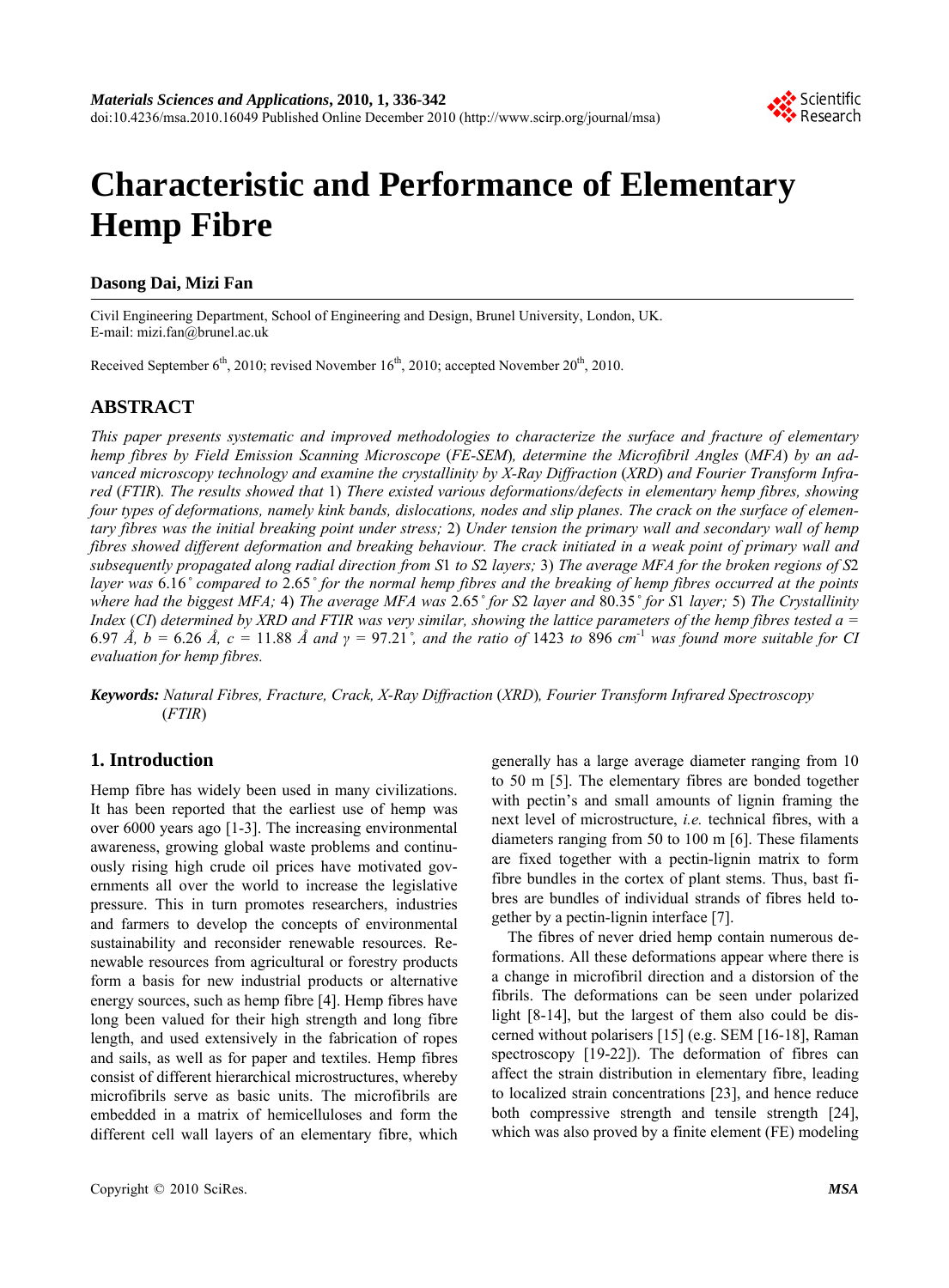of the tensile behaviour of single flax and hemp fibre [25]. The fibres in the matrix may break at the point with deformations [26], and the concentration of stresses around the deformation could act as the site of initiation of fibre-matrix debonding as well as for the formation of micro-cracks in the matrix which contribute to global fracture of composite [27]. Limited work conducted on the breaking behaviour of wood pulp [28], cotton [29], and flax [30] also indicated that the break behaviour of the primary and secondary cell wall of the flax fibres was different from that of wood and cotton [17]. The primary cell wall generally breaks in a brittle manner, whereas the secondary cell wall, bridged by fibrils, splits relatively easily along the length direction.

The experience has highlighted that it is not possible to use or appropriate to compare data available from different investigations reported in the literatures. Measuring natural fibres proves to be a great challenge. Microstructural defects, fibre abstraction (e.g. single fibre) and processing are all yet to be studied. This paper is an attempt to characterize the surface and reveal the failure mechanism of elementary hemp fibres. Systematic and improved methodologies and advanced technologies have been developed to investigate the microfibril angles of elementary hemp fibres and the crystallinity of hemp fibres. The surface of hemp fibres after tensile loading and fracture of fibres after breaking were also observed carefully to characterize the surface and reveal the failure mechanism of elementary hemp fibres. This paper is the first of a series of papers from an intensive research programme aiming at a better understanding of natural fibre resources and the development of their high strength composites for applications in various industrial sectors.

# **2. Materials and Methods**

# **2.1. Materials**

Hemp fibres were supplied by a Hemp Farm & Fibre Company Ltd, UK. The fibres arrived in a form of fibre bundles. Salt products, namely, copper (II) nitrate (30 wt %) and cobalt (II) chloride ( $\geq$  98.0%) were obtained from Sigma-Aldrich Company Ltd, UK.

## **2.2. Microfibril Angle (MFA) Measurement**

Hemp fibres (0.1 g) were placed into a beaker contained 100 ml salt solution (5%, wt/vol), whether copper nitrate or cobalt chloride, and heated at 80˚C for 2 hours. The beaker container was placed into ultrasonic bath and treated at 80˚C for 2 hours. The treated hemp fibres were finally washed with distill water. Photomicrographs were taken using BX51 Reflected Light Microscope equipped with a CAM-XC50-5MP cooled CCD camera, then using

UTHSCSA ImageTool to measure the microfibril angle of S1 and S2 layers. 50 test pieces were used.

#### **2.3. Deformation of Hemp Fibres**

Optical microscopy was employed to examine the deformation of hemp fibres. The BX51 Reflected Light Microscope equips with  $5 \times$ ,  $20 \times$ ,  $50 \times$ ,  $100 \times$  objectives, a CAM-XC50-5MP cooled CCD camera and 100 W Halogen for transmitted or reflected light. The fibres were positioned on a slide using cyanacrylate glue and covered with a cover slip. Images were analysed and captured as  $2576 \times 1932$  RGB jpeg files. The experiments were performed at room temperature and 1000 test pieces were examined.

#### **2.4. Fracture Characterization**

Surface and fracture characterization of hemp fibres were conducted within a Zeiss Supra 35 VP field emission scanning electron microscope (FE-SEM). Individual fibres were randomly and gently isolated from fibre bundles. The isolated fibres were conditioned at  $20 \pm 2^{\circ}$ C and  $65 \pm 2\%$  relative humidity before temporarily fixed on the mounting card (**Figure 1**) with adhesive tape. A droplet of glue was applied on the centre of both sides of the hole along the length of card. The testing was then carried out as fellows:

- 1) Subject the prepared samples to SEM and characterize the surface of the test pieces;
- 2) Subject the samples to tensile strength test by using Instron 5566 at a crosshead speed of 0.1 mm/min and with 10 mm gauge length. The test results of mechanical performance of the elementary fibres are presented in a separate paper (Dai, *et al*. 2010);
- 3) Re-sample the test pieces for fracture characterization from the broken test pieces after tensile tests and subject them to oven-drying at 105˚C. The test pieces were then coated with a thin layer of platinum in an



**Figure 1. Set-up of single fibre testing: a = specimen mount, b = test specimen mounted on the mount.**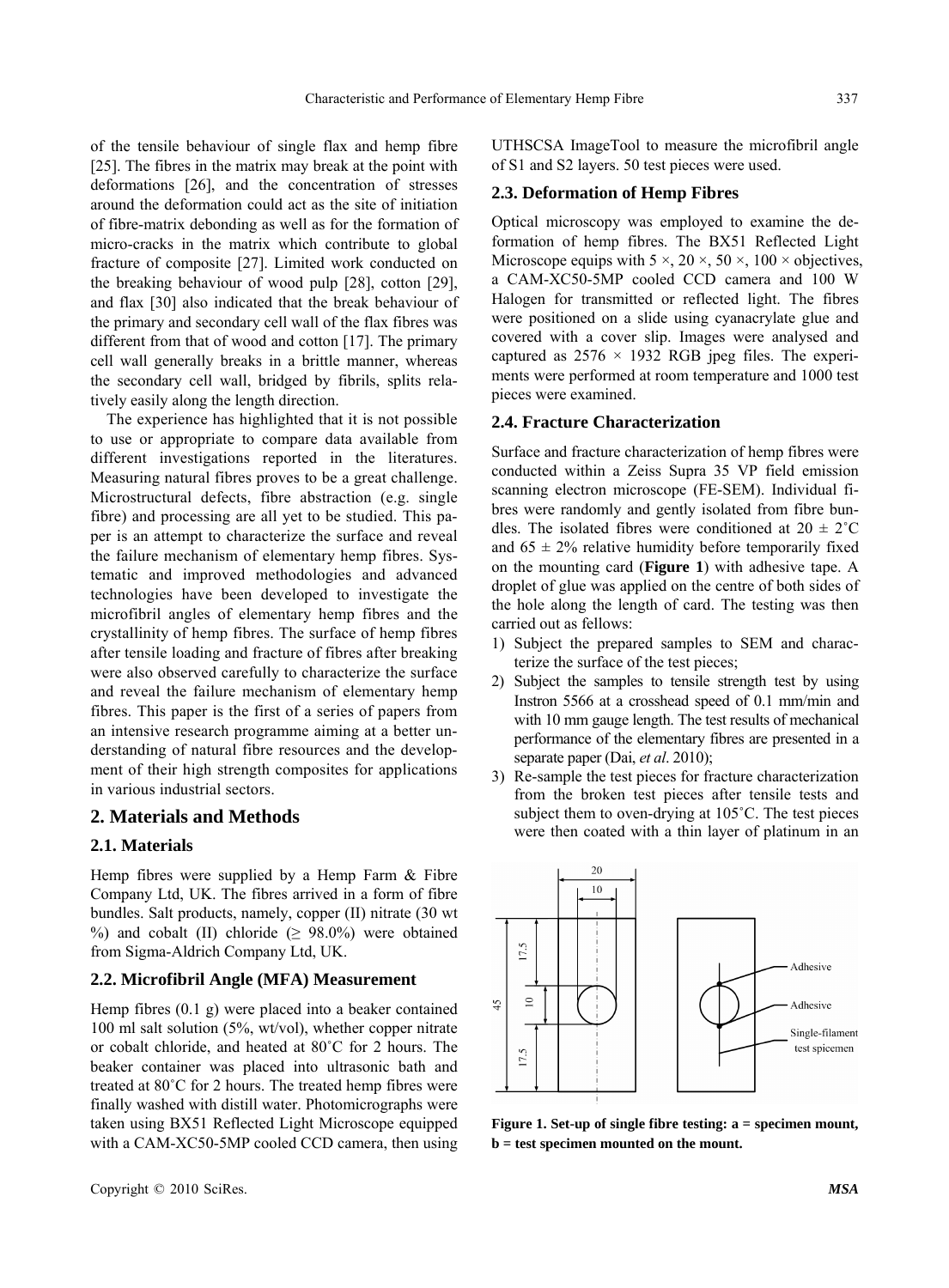Edwards S150B sputter coater (BOC Edwards, Wilmington, MA) to provide electrical conductivity. The fracture surface of the coated test pieces were observed by using the secondary electron mode images (digitally). 50 test pieces were used.

# **2.5. Crystallinity of Hemp Fibres**

The crystallinity of hemp fibres was determined by using a powder X-Ray Diffraction Method (PXRD). A D8 advanced Bruker AXS diffractometer, Cu point focus source, graphite monochromator and 2D-area detector GADDS system were used. The diffracted intensity of CuKα radiation (wavelength of 0.1542 nm) was recorded between 5˚ and 60˚ (2θ angle range) at 40 kV and 40 mA. Samples were analyzed in transmission mode. The unit cell of hemp fibre was calculated by DIFFRAC <sup>plus</sup> software, and the Crystallinity Index (CI) was evaluated by using Segal empirical method [30] as follows:

$$
CI\% = \frac{(I_{002} - I_{am})}{I_{002}} \times 100\%
$$
 (1)

where  $I_{002}$  is the maximum intensity of diffraction of the (002) lattice peak at a 2 $\theta$  angle of between 22° and 23°, which represents both crystalline and amorphous materials. And *Iam* is the intensity of diffraction of the amorphous material, which is taken at a 2θ angle between 18˚ and 19˚ where the intensity is at a minimum [31]. It should be noted that the crystallinity index is useful only on a comparison basis as it is used to indicate the order of crystallinity rather than the crystallinity of crystalline regions. 100 replicates were used.

#### **2.6. Composition of Hemp Fibres**

Composition of hemp fibres was examined by using Fourier Transform Infrared Spectroscopy (FTIR) measurement which uses a Perking-Elmer spectrometer and the standard KBr pellet technique. A total of 16 scans were taken for the sample between  $650 \text{ cm}^{-1}$  and  $4000$  $cm^{-1}$ , with a resolution of 2  $cm^{-1}$ . Hemp fibres were ground and mixed with KBr and then pressed into a pellet for FTIR measurement.

#### **3. Results and Discussion**

#### **3.1. Microfibril Angle (MFA) of Hemp Fibres**

The orientations of hemp fibres treated with both copper (II) nitrate and cobalt (II) chloride solutions can be detected under light microscope. However, it was found that the orientations of MFA in the samples treated with the former solution were much more distinctive than those with the latter solution treatment. This may result in more accurate measurements of MFA. An example of microfibril orientations in S1 and S2 layers observed

under light microscope at  $1000 \times$  is given in **Figures 2(a)** and **2(b)**. It was found that, microfibrils in S2 layer have a Z-helical orientation, while in S1 layer have S-helical orientation. The average MFA in S2 inner layer is 2.65˚ (arrange from  $1^\circ$  to 3.27°), which is smaller than  $4^\circ$  measured previously by Fink [32]. This may be due partly to the different hemp fibres from different geographical sources. The average MFA in the outer part of S2 layer ranges from 23˚ to 30˚. The average MFA in S1 layer is 80.35˚ (range from 77.7˚ to 86.2˚), which is in agreement with the results of previous worker [33] who found the average angle in S1 layer was 70-90˚.

#### **3.2. Crystal Structure of Hemp Fibres**

X-ray crystallography was used to investigate the crystallinity of hemp fibres. An example of X-ray powder diffraction photograph from hemp fibres is given in **Figure 3**. It can be seen from **Figure 3** that the major crystalline peak of the hemp fibres occurred at  $2\theta = 22.1^{\circ}$ , which represents the cellulose crystallographic plane (002, Bragg reflection). The minimum intensity between 002 and 110 peaks  $(I_{am})$  is at  $2\theta = 18.6^{\circ}$ . The crystallinity



**Figure 2. Microfibril angle of hemp fibre: MFA in S2 layer (a); MFA in S1 layer (b).**



**Figure 3. X-ray diffractogram of hemp fibres.**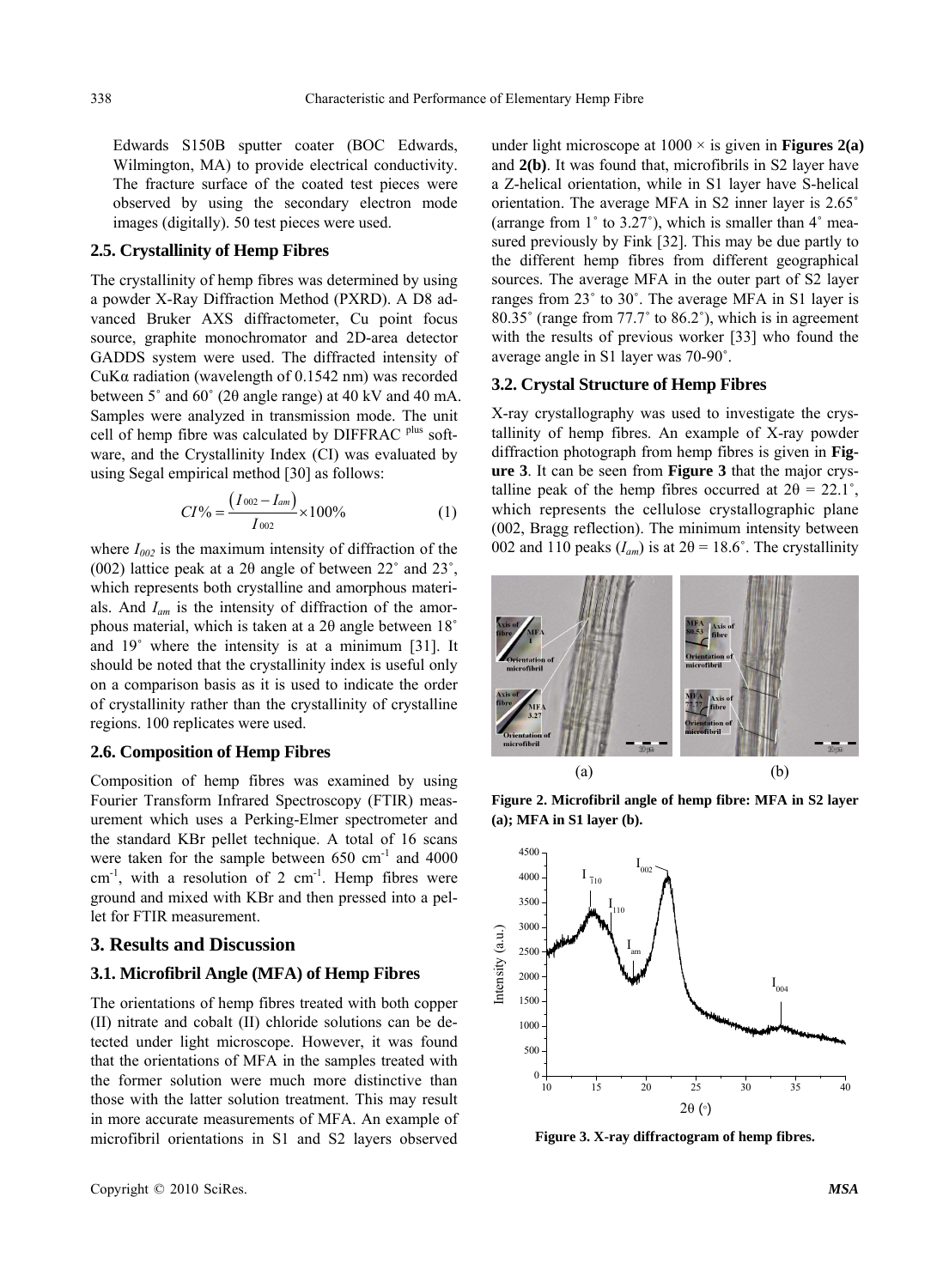0.40

Wavenumber

**Table 1. Main infrared transition for hemp fibre.** 

 $(cm<sup>-1</sup>)$  Vibration Sources 3336 OH stretching Cellulose,

2887 C–H symmetrical stretching Cellulose,

1729 C=O stretching vibration Pectin, Waxes

water Water

symmetrical stretching Lignin

1623 OH bending of absorbed<br>water

 $C=C$  aromatic  $C=C$ 

| index of hemp fibre is 56%. Other well-defined peaks                             |
|----------------------------------------------------------------------------------|
| present on the X-ray diffractogram are at $2\theta = 14.3^{\circ}$ , $2\theta$   |
| $= 16.8^{\circ}$ and $2\theta = 32.3^{\circ}$ , and these reflections correspond |
| with the $(110)$ , $(110)$ and $(004)$ crystallographic planes,                  |
| respectively. The lattice parameters of hemp fibres which                        |
| were calculated by DIFFRAC <sup>plus</sup> are: a: 6.97 Å; b: 6.26               |
| Å; c: 11.88 Å; γ: 97.21°.                                                        |

#### **3.3. FTIR Analysis**

Infrared spectrum of hemp fibres is displayed in **Figure 4**. The typical functional groups and the IR signal with the possible sources are listed in **Table 1** for a reference. It could be observed from **Table 1** that five components exist in the hemp fibres after retting pretreatment. **Figure 4** shows a weak absorbance around 1729 cm<sup>-1</sup> in the FTIR spectrum of hemp fibre, which might be attributed to the presence of the carboxylic ester (C=O) in pectin and waxes. Intensities of some bands in IR spectra have been found to be sensitive to variations of cellulose crystallinity and have been used to evaluate Crystallinity Index (CI) of cellulose. The ratios of peaks at 1423 cm<sup>-1</sup> and 896 cm<sup>-1</sup>, 1368 cm<sup>-1</sup> and 2887 cm<sup>-1</sup> and 1368 cm<sup>-1</sup> and  $662 \text{ cm}^{-1}$  are normally used to measure CI e.g. [34-37]. In this study, the ratio of  $1368 \text{ cm}^{-1}$  and  $2887$  $cm<sup>-1</sup>$  is above 1 which seems to be unsuitable for evaluation, while the ratios of 1423 to 896 cm-1 and 1368 to  $662$  cm<sup>-1</sup> are 55.7% and 49.3% respectively. The value calculated by using Segal empirical method is 56%, indicating that the ratio of 1423 to 896 cm<sup>-1</sup> is more suitable for CI evaluation.

#### **3.4. Deformation of Hemp Fibres**

Optical microscope observation showed that much deformation has occurred in hemp fibres and some types of deformation are difficult to distinguish. In this study, any defect of fibres which may affect the mechanical properties

**Figure 4. FTIR spectra of hemp fibres.**

of the fibres, especially the tensile strength, was recorded and called deformation. The results of numerous examinations (1000 test pieces) of hemp fibres can be cataloged into four types of deformation of hemp fibres (**Figure 5**). The characteristic of each type deformation are as follows: 1) Kind bands, formed in the fibres as a result of axial curing stresses; 2) Nodes, formed in the regions of localized delamination and compressive strain; 3) Dislocations, appeared in untreated natural fibre; and 4) Slip planes, crinkled in the cell wall resulting from a slight linear displacement of the wall lamellae. It is apparent that these deformations appear when there is a change in microfibril direction and a distorsion of fibrils.

Nevertheless, whilst it is clear that some of deformations occur during plant growth, a significant amount of deformation is resulted from decortication and other down-line processing. Deformations could be the weak points which broken at beating, mechanical treatment and in acidic environments. It is believed that stress concentrations around deformations can act as sites for the initiation of fibre matrix debonding as well as for the formation of micro cracks in the matrix.

#### **3.5. Breaking Process**

**Figures 6(a**-**c)** illustrate the initial and final fracture of an elementary hemp fibre. It was found that the

1019 0.35 995 1048 0.30 662 0.25 Absorbance Absorbance 896 0.20 1317 3336 1368 0.15 2887 1423 1623 0.10 1729 1155 0.05 1246 0.00 1506 3500 3000 2500 2000 1500 1000 Wavenumber  $(cm<sup>-1</sup>)$ 



Hemicellulose

Hemicellulose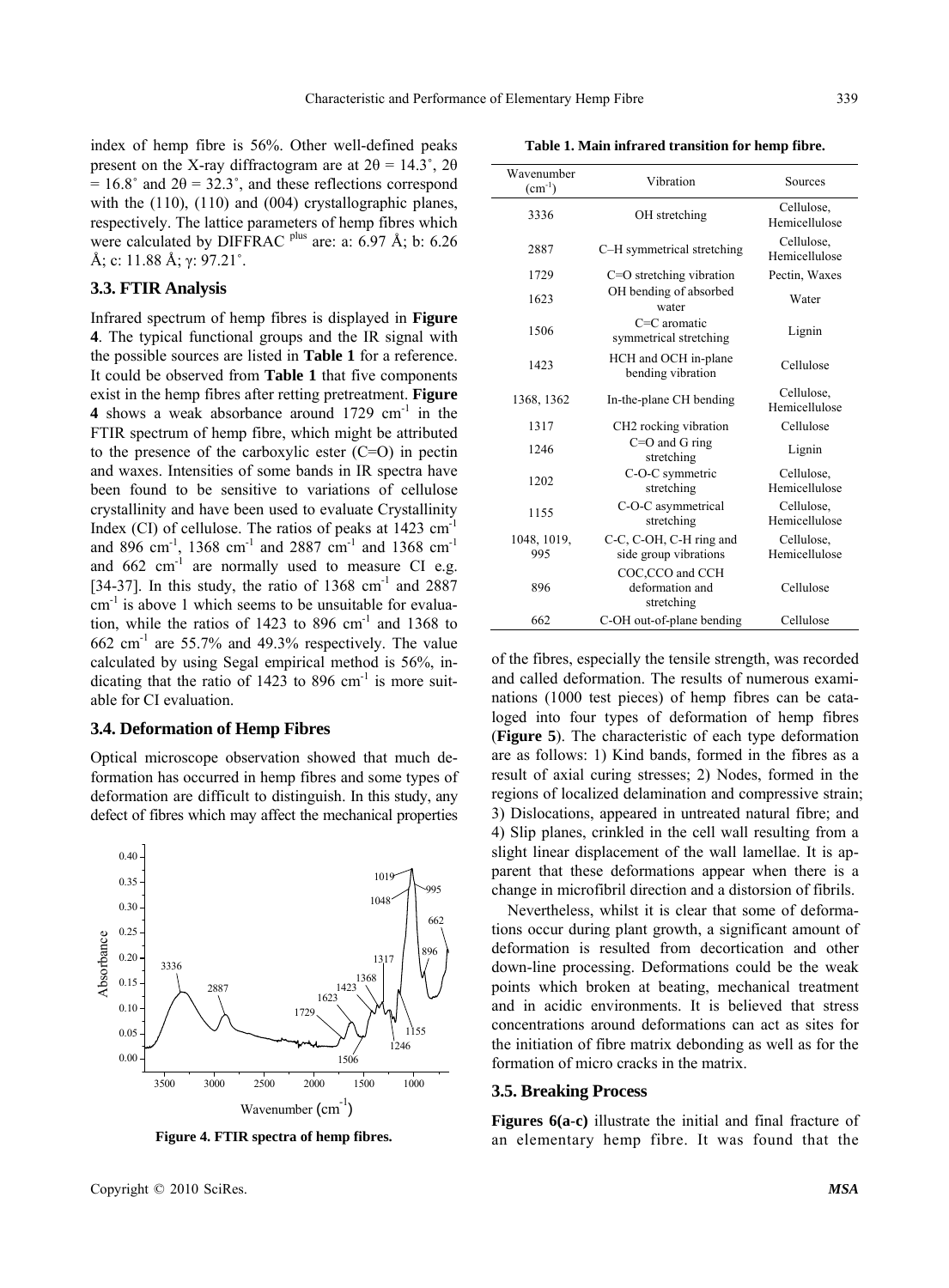

**Figure 5. Deformation of hemp fibre:**  $a = kink$  **band (** $\times 500$ **)** magnification),  $b = node \times 500$  magnification),  $c = dislocal$ tion ( $\times$  200 magnification),  $d =$  slip plane ( $\times$  200 magnifica**tion).** 

initial crack of hemp fibres starts from primary wall (**Figure 6(a)**). This may be due partly to the fact that the primary cell wall could contain a large fraction of amorphous pectin, hemicelluloses, cross-linked lignin and randomly oriented cellulose as reported previously [38-40]. The crack then proceeds into the secondary cell wall (S2) which forms the major part of hemp fibre. While the S2 layer has been reported containing several layers [41], this study showed that it at least contains the outer and inner parts of S2 layers and the MFA of which gradually decreases. The S2 layer consists of highly



**Figure 6. Breaking process under tension: Initial crack (a, b), fracture (c) of hemp fibre.**

crystalline (CI 60%) cellulose microfibrils (**Figure 4**) bounded together by lignin and hemicellulose. The microfibrils are oriented spirally around the fibre axis. In this study, the microfibrils in the inner part of S2 layer have an MFA of about 2.65° with respect to the fibre axis, which explains the stiffness and strength of the fibre in the axial direction. The MFA in the outer part of S2 layer ranges from 23˚ to 30˚. The microfibril angle can strongly influence mechanical properties of fibres, such as tensile strength and modulus [42], which decrease with MFA increases. This means that the strength of inner part of S2 layer shall be higher than that of the outer part of S2 layers. Therefore, the breaking process in secondary wall of hemp fibres is from S1 layer to outer part of S2 layer to inner part of S2 layer (**Figures 6(b,c)**).

## **3.6. Fracture of Hemp Fibres**

**Figure 7** shows the fractography of hemp fibres. The macrofibril can be observed clearly in the fracture surface of hemp fibres. The MFA in the S2 layer at fracture point was measured and their mean value is 6.16˚ with respect to the fibre axis. As discussed in the previous sections, the average MFA in the S2 layer of non-defect hemp fibre is 2.65°, indicating that the microfibril direction changes in the fracture regions of fibre. According to Mohlin *et al*. [43], the deformations, which change the direction of the fibre axis, have a negative influence on mechanical properties of fibre. Baley [14] reported that cracks in the flax fibre firstly happened in the area of kind band. However, the different strength between the different types of deformation as defined in this study have not been observed, although it was evident that the deformation is the main cause for the break of hemp fibres, that is, deformation is the weak link in hemp fibres.

#### **4. Conclusions**

A systematic and comprehensive study on the characteristic and behaviour of elementary hemp fibres presented in the paper concluded that:



**Figure 7. Fractography of hemp fibre: a = overall view, b = detail of single fiber fracture.**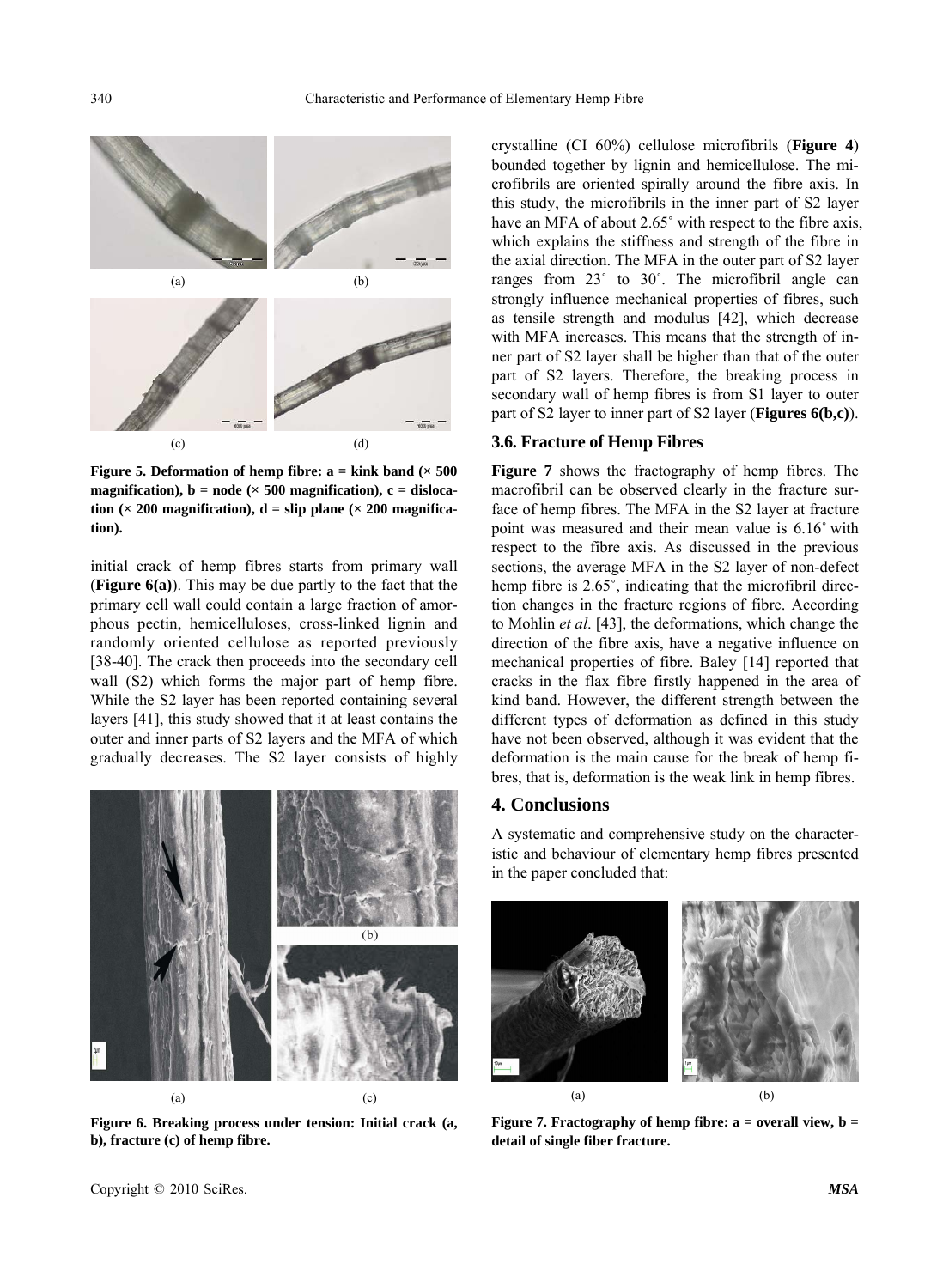1) An improved, accurate method of measure Microfibril Angle (MFA) of elementary hemp fibres could be developed (in this study): The average MFA was 2.65˚ for S2 layer and 80.35˚ for S1 layer. It was observed that the type of solutions had an influence on the effectiveness of pre-treatment which may had an implication of accuracy of measurement. The solution of  $Cu(NO<sub>3</sub>)<sub>2</sub>$  was found more effective than CoCl<sub>2</sub>.

2) The lattice parameters of hemp fibre studied were a = 6.97Å, b = 6.26 Å, c = 11.88 Å and  $\gamma$  = 97.21°. The Crystallinity Index (CI) determined by XRD and FTIR was very similar, and the ratio of  $1423$  to 896 cm<sup>-1</sup> was found more suitable for CI evaluation for hemp fibres.

3) The characterization on the surface of hemp fibres after tensile testing and the fracture of the broken fibres showed that there existed various deformations in elementary hemp fibres. However, the deformation of hemp fibres could be cataloged into four types, namely kink bands, dislocations, nodes and slip planes.

4) Under tensile stress, the initial crack was mainly from the primary wall and the crack proceeded into the secondary wall of hemp fibre, giving a breaking order of S1 layer to out part of S2 layer to inner layer of S2 layer. The average MFA  $(6.16^{\circ})$  at the fracture points of the S2 layer was much higher than that of normal fibres (2.65˚).

### **5. Acknowledgements**

This research programme is funded by the Technology Strategy Board, Department for Business, Innovation and Skills, UK.

# **REFERENCES**

- [1] J. W. Roulac, "Hemp Horizons: The Comeback of the World's Most Promising Plant," Chelsea Green Publishing Co., White River Junction, 1997.
- [2] G. Beckermann, "Performance of Hemp-Fibre Reinforced Polypropylene Composite Materials," Waikato University, Hamilton, 2007.
- [3] [P. G. Stafford](http://www.google.com.hk/search?hl=zh-CN&safe=strict&sa=G&tbo=1&tbs=bks:1&q=inauthor:%22Peter+G.+Stafford%22&ei=Q_qDTPSjO4P58AbP_vSMAg&ved=0CC8Q9Ag) and [J. Bigwood](http://www.google.com.hk/search?hl=zh-CN&safe=strict&sa=G&tbo=1&tbs=bks:1&q=inauthor:%22Jeremy+Bigwood%22&ei=Q_qDTPSjO4P58AbP_vSMAg&ved=0CDAQ9Ag), "Psychedelics Encyclopedia. Berkeley, California," Ronin Publishing, Inc, Oakland, 1992.
- [4] B. B. Jungbauernschaft, "Biomasse-Nachwachsende Rohstoffe," In: Fakten & Trends 2002 Zur Situation der Landwitschaft, Eggenfelden, 2002, pp. 191-207.
- [5] M. D. Candilo, P. Ranalli, C. Bozzi and B. Focher, "Preliminary Results of Tests Facing with the Controlled Retting of Hemp," *[Industrial Crops and Products](http://www.sciencedirect.com/science/journal/09266690)*, Vol. [11,](http://www.sciencedirect.com/science?_ob=PublicationURL&_tockey=%23TOC%235051%232000%23999889997%23174556%23FLA%23&_cdi=5051&_pubType=J&view=c&_auth=y&_acct=C000050221&_version=1&_urlVersion=0&_userid=10&md5=642ec5ed1655786878c5c3964325ffab)  [No. 2, 2001,](http://www.sciencedirect.com/science?_ob=PublicationURL&_tockey=%23TOC%235051%232000%23999889997%23174556%23FLA%23&_cdi=5051&_pubType=J&view=c&_auth=y&_acct=C000050221&_version=1&_urlVersion=0&_userid=10&md5=642ec5ed1655786878c5c3964325ffab) pp. 197-203.
- [6] B. M. Prasad and M. M. Sain, "Mechanical Properties of Thermally Treated Hemp Fibres in Inert Atmosphere for Potential Composite Reinforcement," *Materials Research Innovation*, Vol. 7, No. 4, 2003, pp. 231-238.
- [7] H. J. Purz, H. P. Fink and H. Graf, "The Structure of Natural Cellulosic Fibres. Part I: The Structure of Bast

Copyright © 2010 SciRes. *MSA*

Fibres and Their Changes by Scouring and Mercerization as Revealed by Optical and Electron Microscopy," *Das Papier*, Vol. 6, No. 52, 1998, pp. 315-324.

- [8] R. P. Kibblewhite, "Fractures and Dislocations in the Walls of Kraft and Bisulphite Pulp Fibres," *Cellulose Chemistry Technology*, Vol. 10, No. 4, 1976, pp. 297-503.
- [9] P. Hoffmeyer, "Non-Linear Creep Caused by Slip Plane Formation," *Wood Science Technology*, Vol. 27, No. 5, 1993, pp. 321-335.
- [10] U. B. Mohlin, J. Dahlbom and J. Hornatowska, "Fibre Deformation and Sheet Strength," *Journal of Tappi*, Vol. 79, No. 6, 1996, pp. 105-111.
- [11] M. J. Ellis, G. G. Duffy, R. W. Allison and R. P. Kibblewhite, "Fibre Deformation During Medium Consistency Mixing: Role of Residence Time and Impeller Geometry," *Appita Journal*, Vol. 51, No. 1, 1998, pp. 643-649.
- [12] R. W. Allison, M. J. Ellis and R. P. Kibblewhite, "Effect" of Mechanical Processes on the Strength of Oxygen Delignified Kraft Pulp," *Proceedings of the 1998 International Pulp Bleaching Conference*, Helsinki,, 1998, pp. 159-166.
- [13] C. H. Ljungqvist, R. Lyng and F. Thuvander, "Influence of Observable Damage on Spruce Latewood Pulp Fibre Properties," *Sustainable Natural and Polymeric Composites-Science and Technology, Proceedings from the* 23*rd Risø International Symposium on Materials Science*, 2002, pp. 231-238.
- [14] C. Baley, "Influence of Kink Bands on the Tensile Strength of Flax Fibres," *Journal of Materials Science*, Vol. 39, No. 1, 2004, pp. 331-334.
- [15] J. Andersons, E. Sparnins and E. PoriKe, "Strength Distribution of Elementary Flax Fibres for Composite Reinforcement," 11*th Int. Inorgantic-Bonded Fibre Composites Conference,* Madrid, 2008.
- [16] H. L. Bos, Van den Oever MJA and O. C. J. J. Peters, "The Influence of Fibre Structure and Deformation on the Fracture Behaviour of Flax Fibre Reinforced Composites," *Proceedings of the 4th International Conference on Deformation and Fracture of Composites*, Manchester, 1997, pp. 499-504.
- [17] H. L. BOS and A. M. Donald, "*In Situ* ESEM Study of the Deformation of Elementary Flax Fibres," *Journal of Materials Sciences*, Vol. 34, No. 13, 1999, pp. 3029- 3034.
- [18] L. G. Thygesen, J. B. Bilde-Sørensen and P. Hoffmeyer, "Visualisation of Dislocations in Hemp Fibres: A Comparison between Scanning Electron Microscopy (SEM) and Polarized Light Microscopy (PLM)," *Industrial Crops and Products*, Vol. 24, No. 2, 2006, pp. 181-185.
- [19] W. Y. Hamad and S. J. Eichhorn, "Deformation Micromechanics of Cellulose Fibres," *Journal of Engineering Materials and Technology*, Vol. 119, No. 3, 1997, pp. 309-313.
- [20] S. J. Eichhorn, R. J. Young and W. Y. Yeh, "Deformation Processes in Regenerated Cellulose Fibres," *Textile Research Journal*, Vol. 71, No. 2, 2001, pp. 121-129.
- [21] S. J. Eichhorn, "Strain Induced Raman Shifts in the Spec-